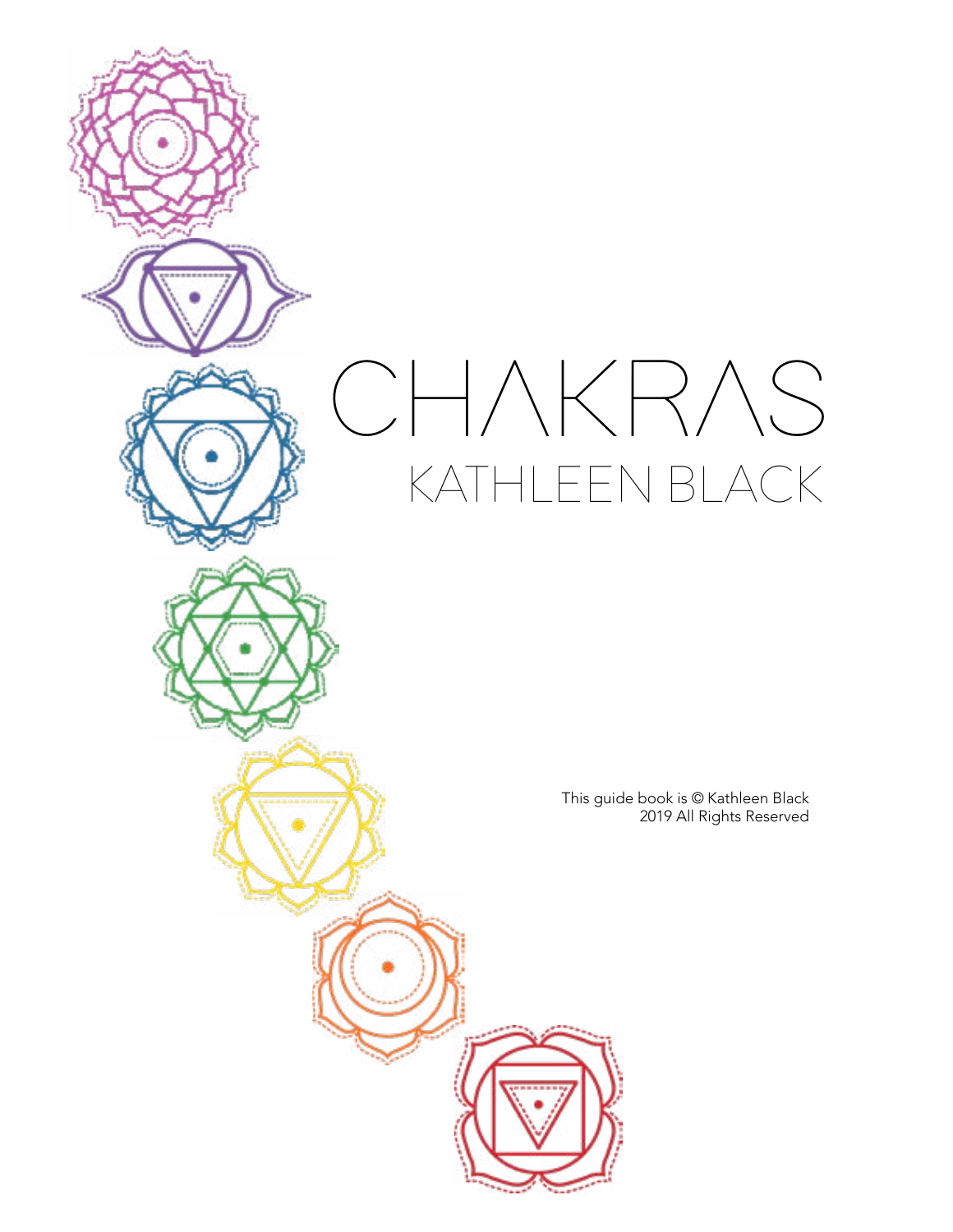## Chakras















Western Reiki uses the Chakra system from India in its practice.

"Chakra" is a Sanscrit word, meaning "wheel".

In yoga, meditation, and Ayurveda, this term refers to wheels of energy throughout the body. There are seven main chakras, which align the spine, starting from the base of the spine through to the crown of the head. To visualize a chakra in the body, imagine a swirling wheel of energy where matter and consciousness meet. This invisible energy, called Prana in Sanskrit, is vital life force, which keeps us vibrant, healthy, and alive.

### The Importance of the Major Chakras in the Body

These swirling wheels of energy correspond to massive nerve centers in the body. Each of the seven main chakras contains bundles of nerves and major organs as well as our psychological, emotional, and spiritual states of being. Since everything is moving, it's essential that our seven main chakras stay open, aligned, and fluid. If there is a blockage, energy cannot flow. Think of something as simple as your bathtub drain. If you allow too much hair to go into the drain, the bathtub will back up with water, stagnate and eventually bacteria and mold will grow. So is too with our bodies and the chakras. A bathtub is simple; it's physical so the fix is easy.

Keeping a chakra open is a bit more of a challenge, but not so difficult when you have awareness. Since mind, body, soul, and spirit are intimately connected, awareness of an imbalance in one area will help bring the others back into balance. Take for example, a wife, who has recently lost her husband. She develops acute bronchitis, which remains in the chest, and then gets chest pains each time she coughs. The whole heart chakra is affected in this case. If she realizes the connection between the loss and the bronchitis, healing will occur much faster if she honors the grieving process and treats that as well as the physical ailment.

### Each chakra has a number of attributes, including a color, a relation to an element, and the maintenance of specific physical and emotional functions.

Although most of us cannot see the chakras, it is possible to become familiar with how they are working by focusing our attention on their locations and concentrating on how the area feels. Apart from working with energy to influence chakras, we can also work with color, sound, foods, movement, affirmations, among many others. For example, as each chakra is associated with a specific color, you can meditate on drawing that color into the chakra, or by wearing clothes of that color to strengthen it.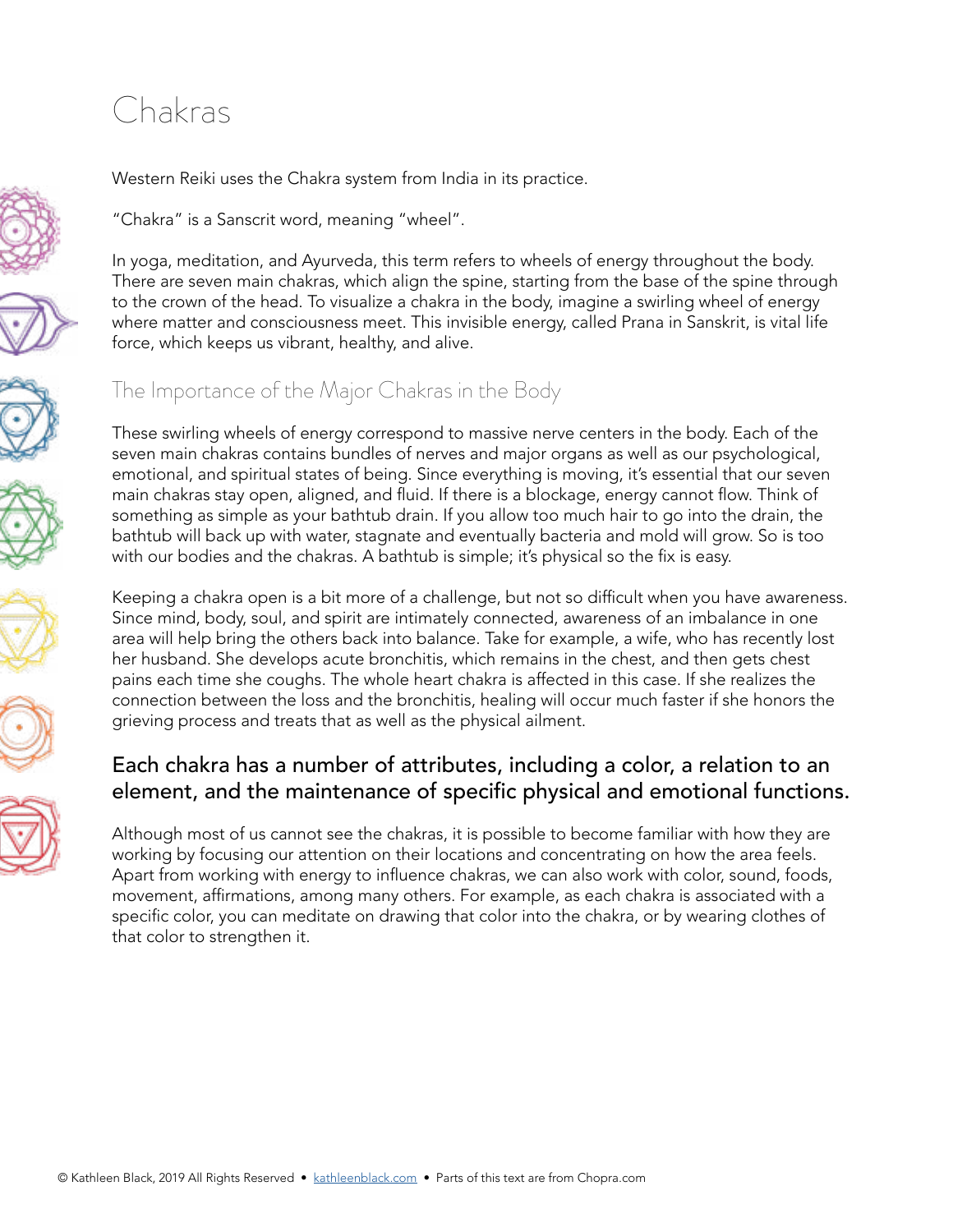# 7 Major Chakras

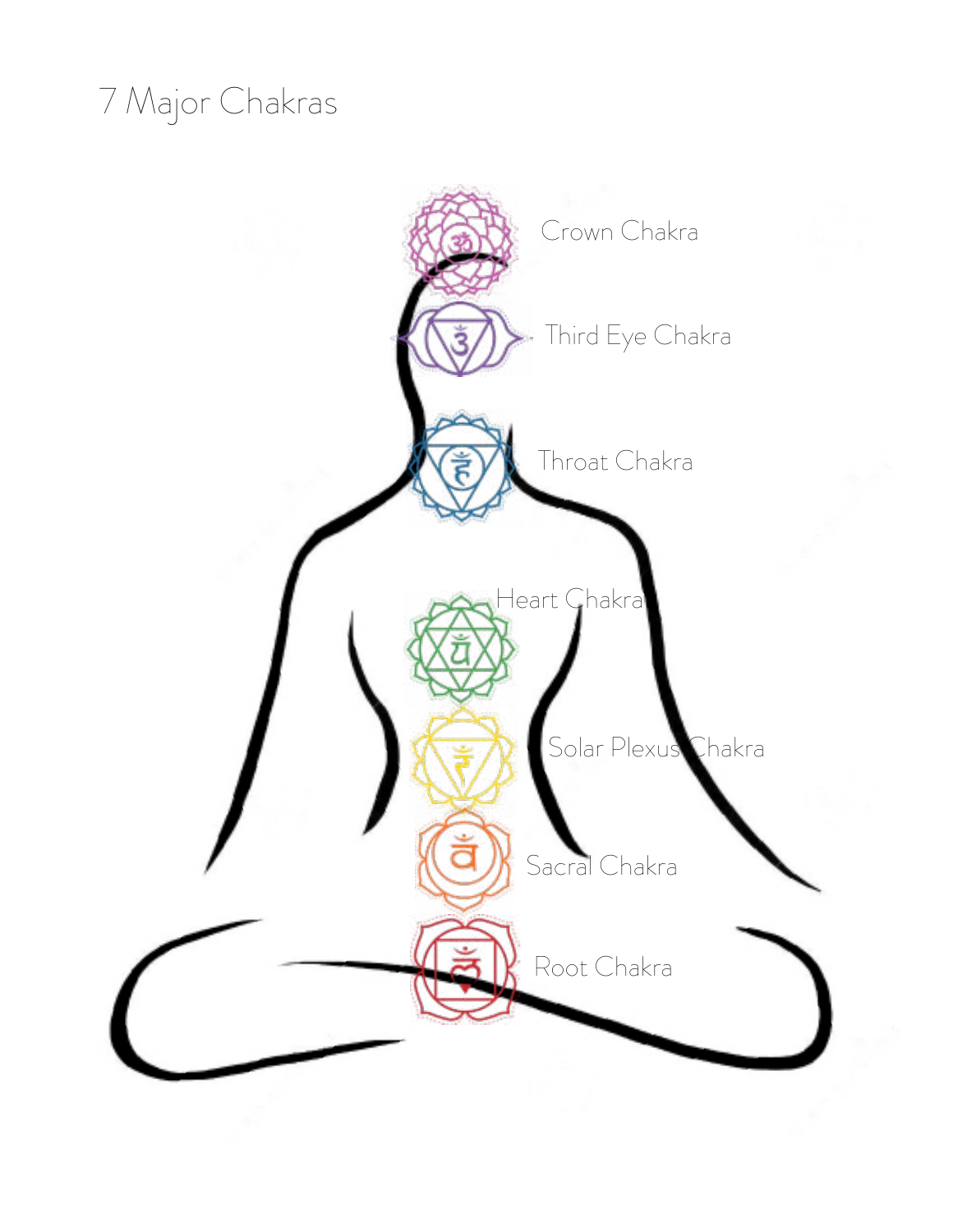### Root Chakra



The Root Chakra, or "muladhara" in sanskrit, is the first of the seven major chakras associated with the element of Earth, symbolizing the basis of life.

This chakra channels Earth energy upward through the feet and legs to process and stabilize it. "Grounding" or "rooting" us is the main function of the base chakra.

The Root Chakra encompasses the basic foundation to life: Shelter, food, money, survival, sex.

When we are grounded, we are one with life. This chakra is connected to minor chakras on our feet, ankles, knees and groin.

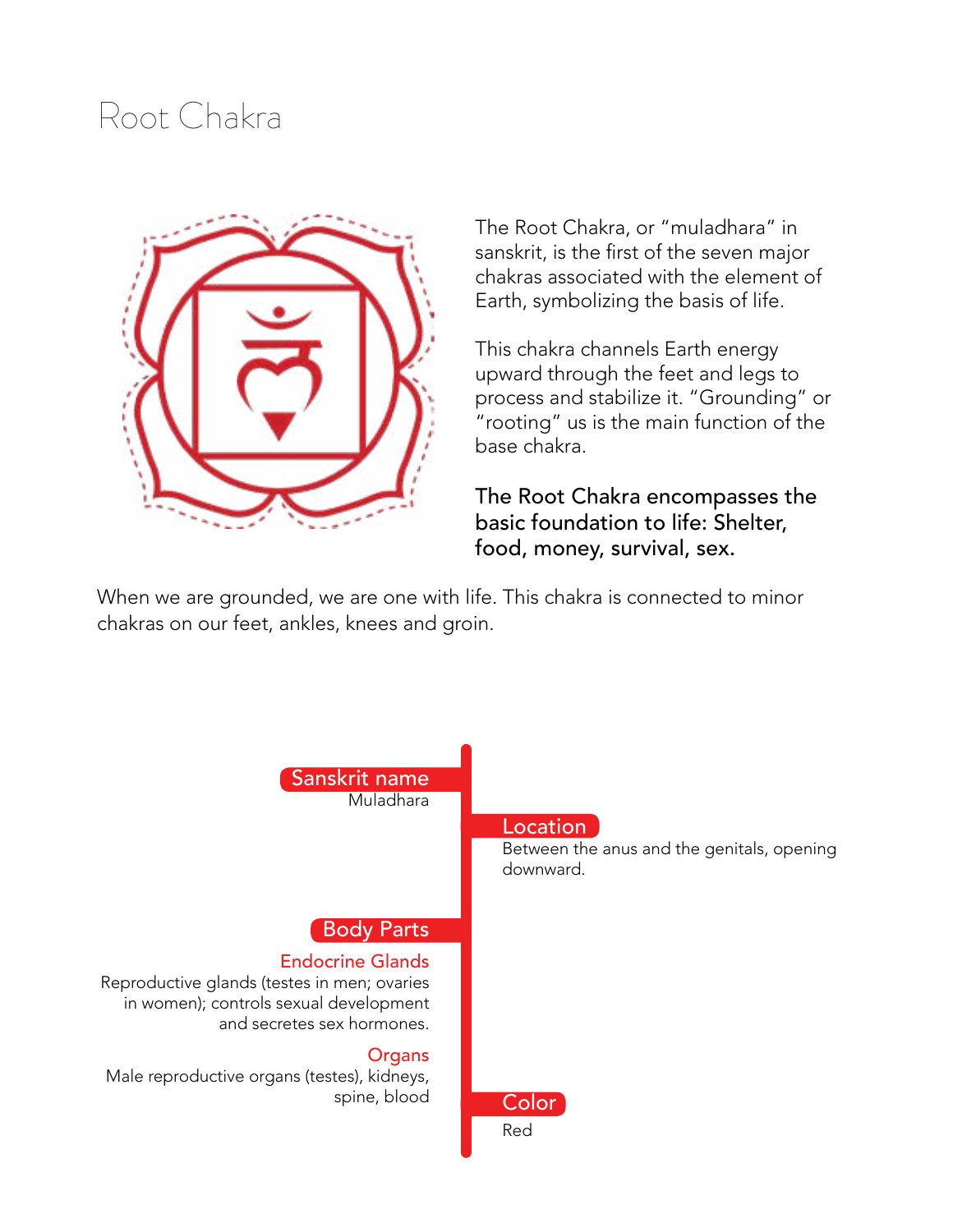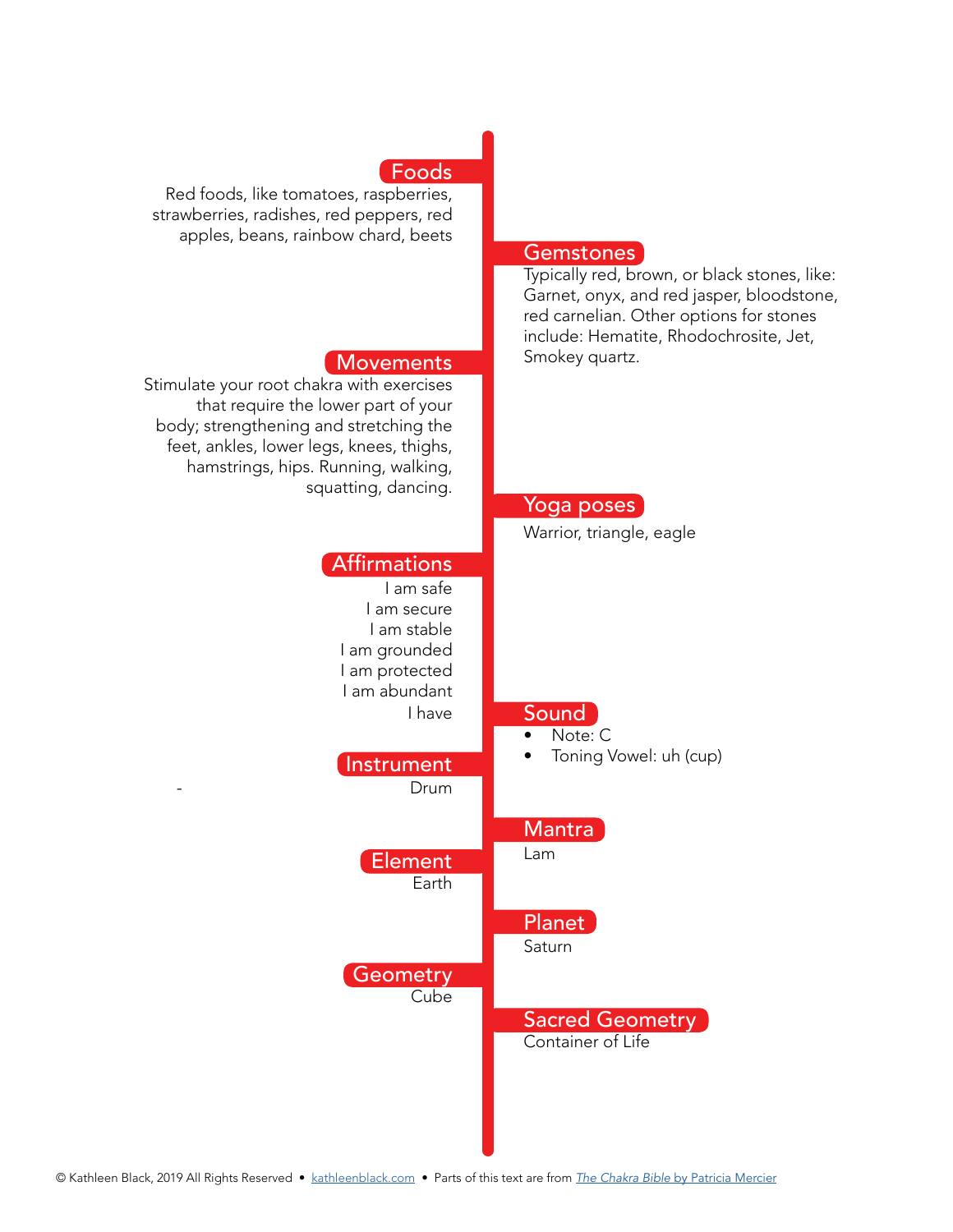### Sacral Chakra



The Sacral Chakra, or "Svadisthana" in Sanskrit, is located below the navel, and is orange in color.

It corresponds to the element of water, and encompasses sensuality, creative energy, relations (romantic, familial, and friendships) and emotions.

The Sacral Chakra is closely linked to the adrenal glands, which are related to stress and disgestion.

Stress in this chakra can cause us to put up defenses to avoid our true feelings, especially concering someone of the opposite sex (or same-sex or non-binary person of personal attraction). When the energy flows more freely in this chakra, we may feel emotions more fully (both pain and pleasure) and are encouraged to move beyond our defenses, regain our true self, and experience loving intimacy.

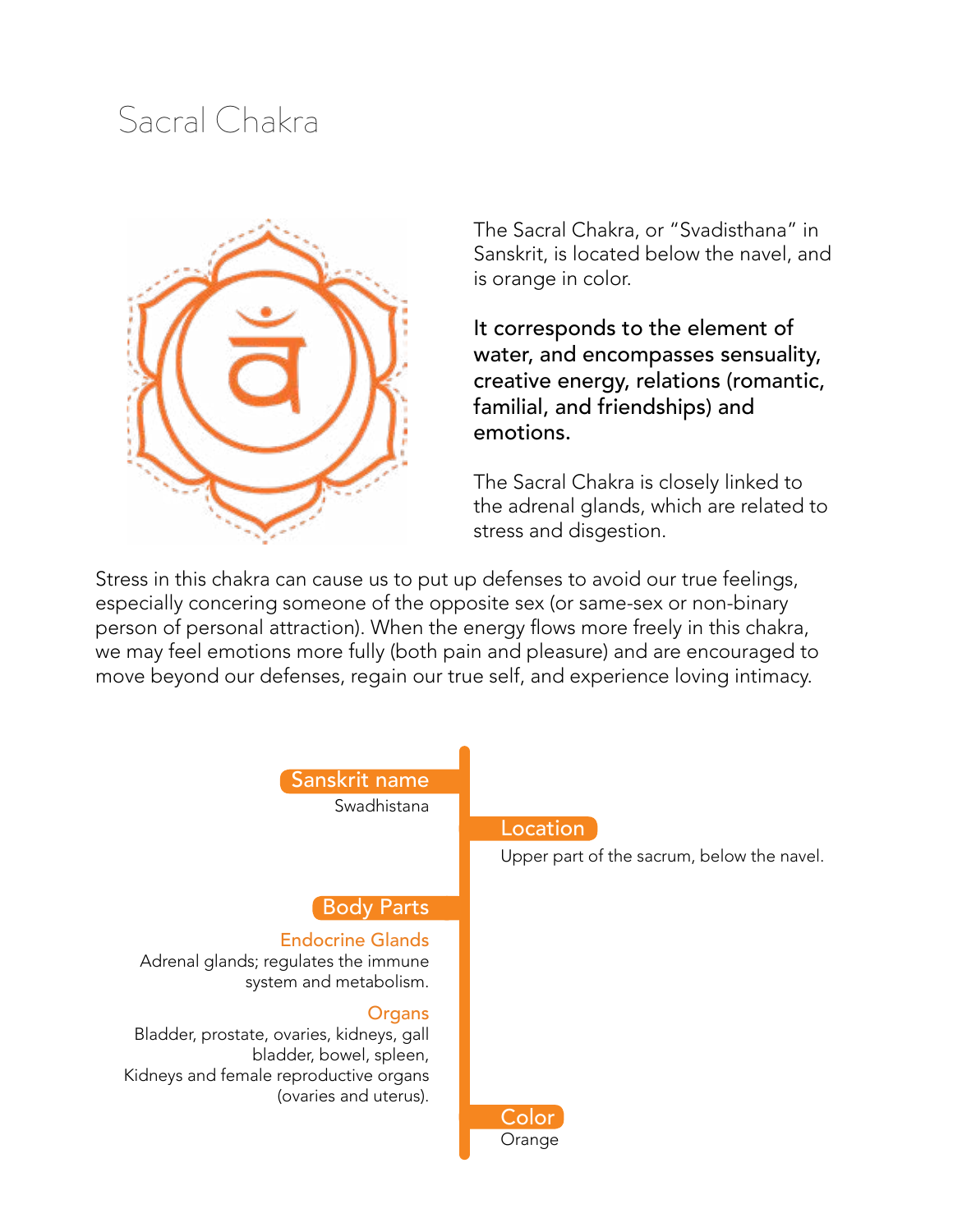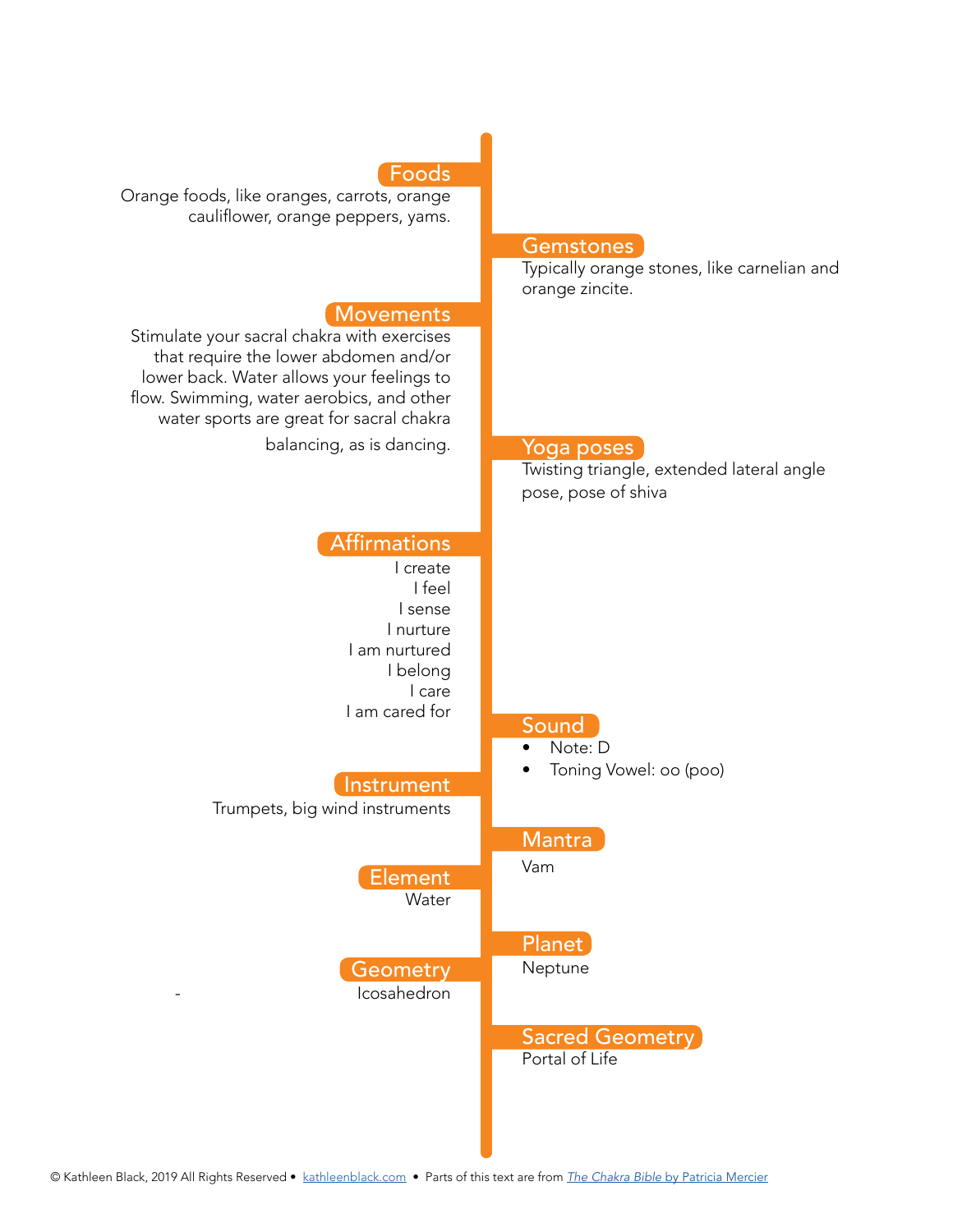### Solar Plexus Chakra



The Solar Plexus Chakra, or "Manipura" in Sanskrit, is located above the navel, and below where the ribcage meets. Its element is fire.

It can be thought of as the Sun in your body, generating inner power, self worth, will power, status, and pride.

It enables the flow of vital energies throughout the physical body to be regulated.

It's important to note the three major chakras below the heart are principally concerned with the physical, whereas the higher three chakras above the heart are of a more spiritual nature.

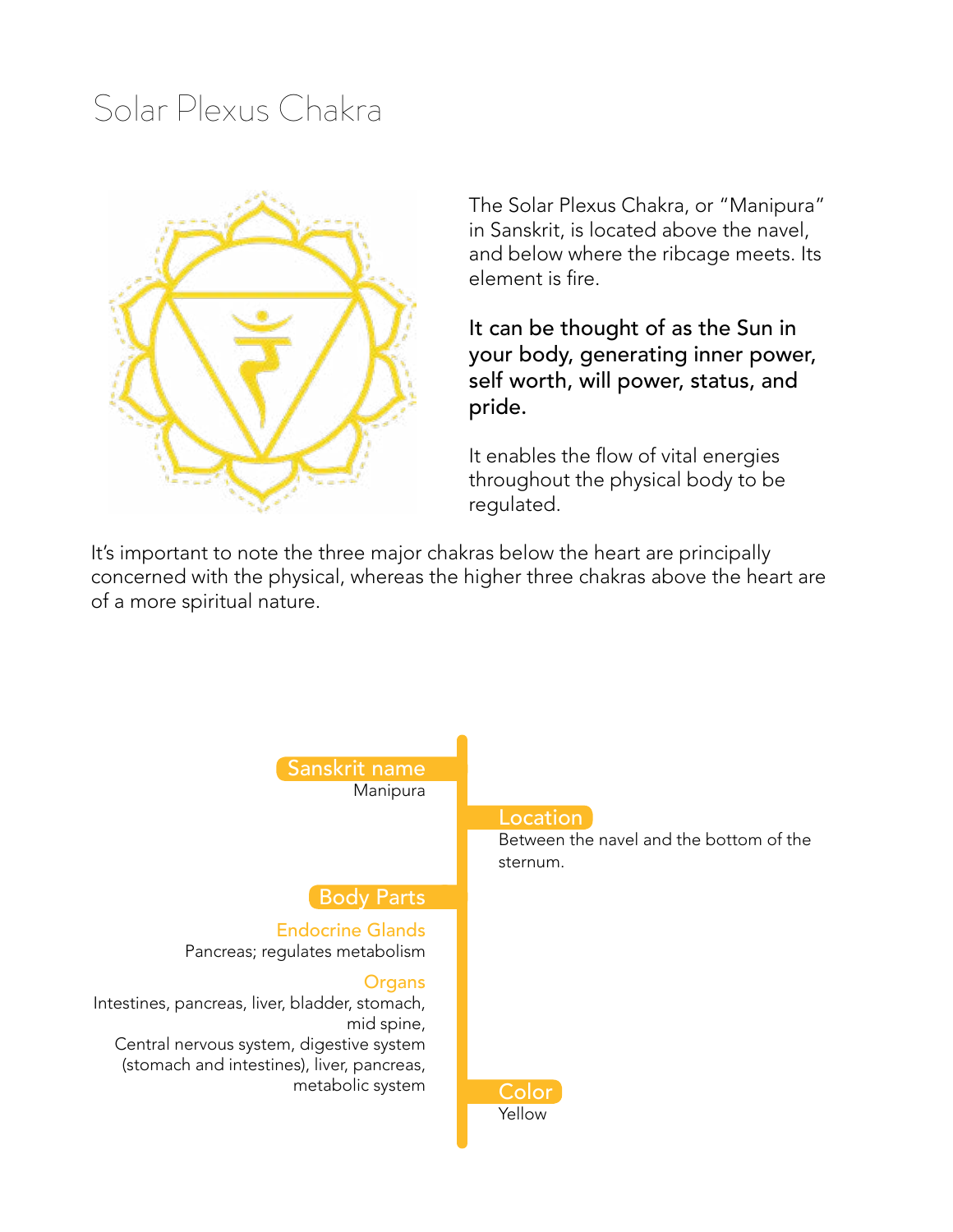### Foods

Yellow foods, like lemons, yellow peppers, bananas, spaghetti squash, grains.

#### **Movements**

Stimulate your solar plexus chakra with exercises that require the upper abdomen and/or mid back. Spinal twists are great to stimulate this chakra and to promote digestion, start by twisting first to the right, then to the left.

#### **Gemstones**

Typically yellow stones, like citrine and yellow sapphire.

### Affirmations I am divine intention I am powerful I am enough I am worthy I am honoured I am honourable Instrument **Guitar** Element **Fire Geometry Tetrahedron** Yoga poses Cow pose, sitting spinal twist, camel pose. Sound • Note: E • Toning Vowel: oh (go) Mantra Ram Planet Mars **Sacred Geometry** Seed of Life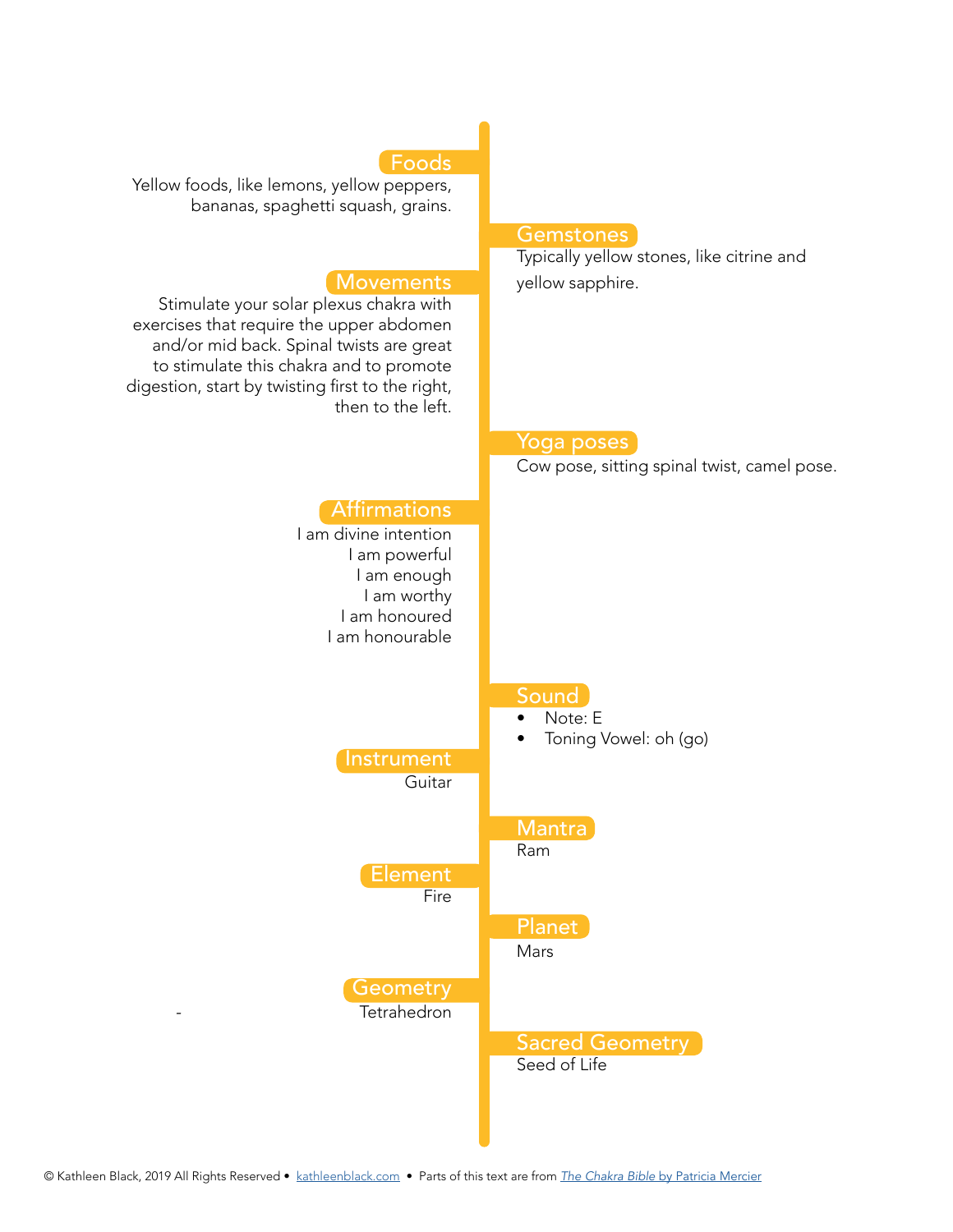### Heart Chakra



The Heart Chakra, or "Anahata" in Sanskrit, is located at the chest.

It is not primarily concerned with romantic love - rather a love that is more spiritual, unconditional and compassionate in nature.

Its related element is air. It is a midpoint in the seven major chakras, and a midpoint in the body, and is considered a gateway to higher consciousness.

Our heart is the center of our magnetic field, and is a muscle that pumps oxygenrich blood to all parts of the body. High blood pressure can be an initial sign of underlying mental strain, often caused by bottled-up stress, anger or frustration. Letting emotional pain and trauma go can greatly balance the heart chakra.

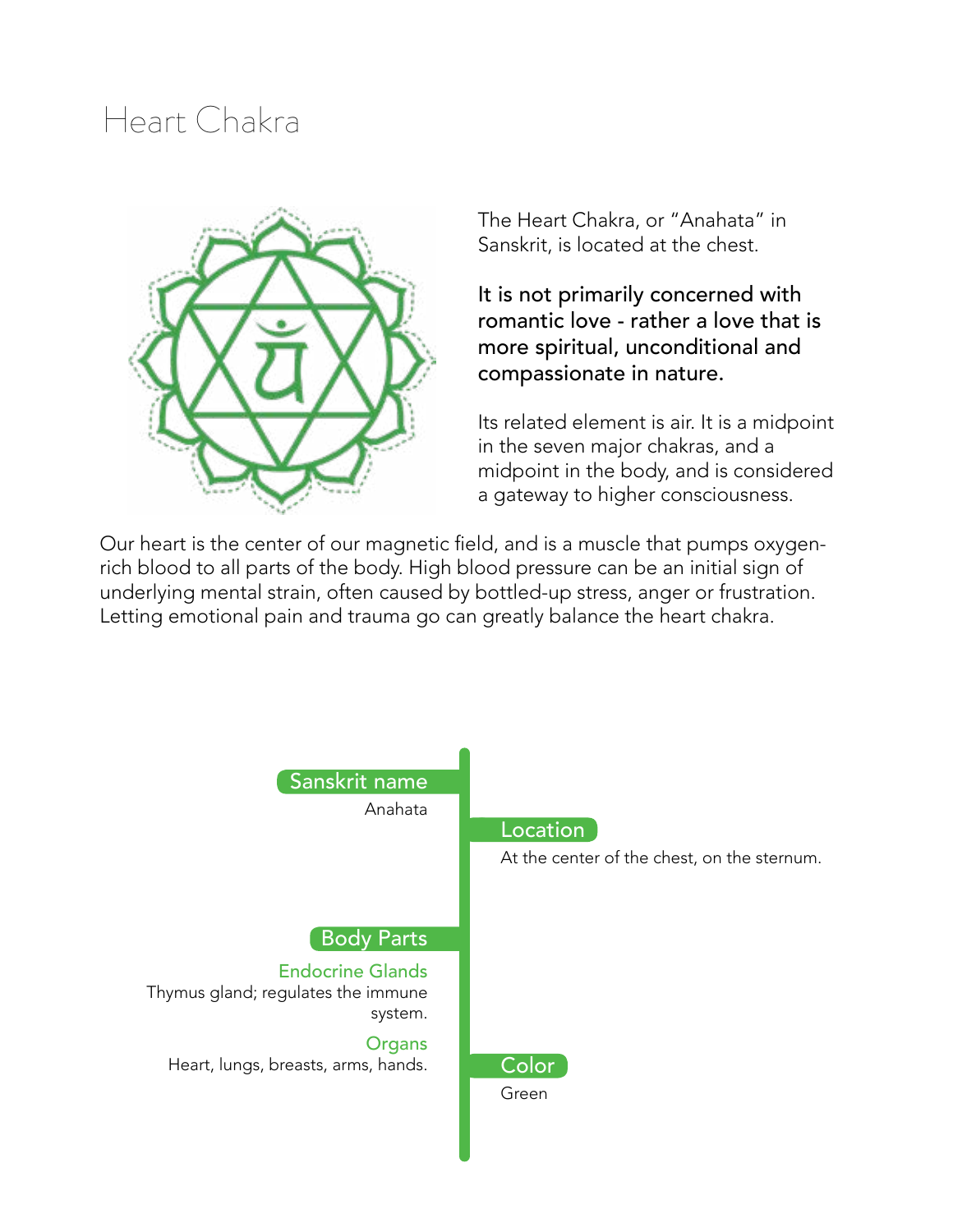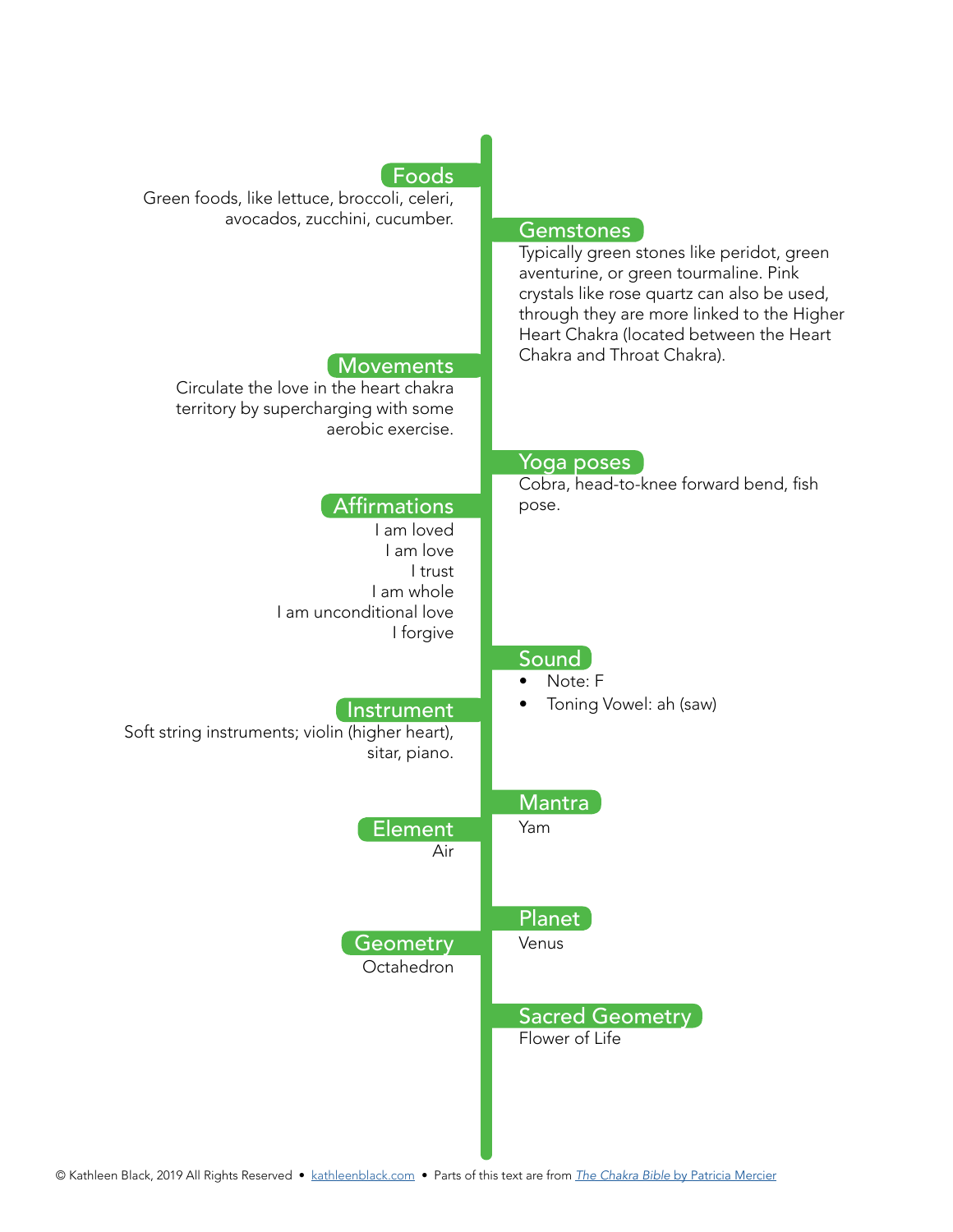### Throat Chakra



The Throat Chakra, or "Vishuddha" in Sanskrit, is located at the neck. Vishuddha means "to purify".

When balanced, we are able to clearly speak our truth, and speak from our heart. We are also able to listen with intent and compassion.

It is connected with our sinuses, and the production of thyroid-balancing hormones.

Breathing exercises, singing, and chanting can help with balancing the throat chakra. Listening to whale sounds and dolphins (which are a type of whale) can encourage the balancing of the throat chakra as well.

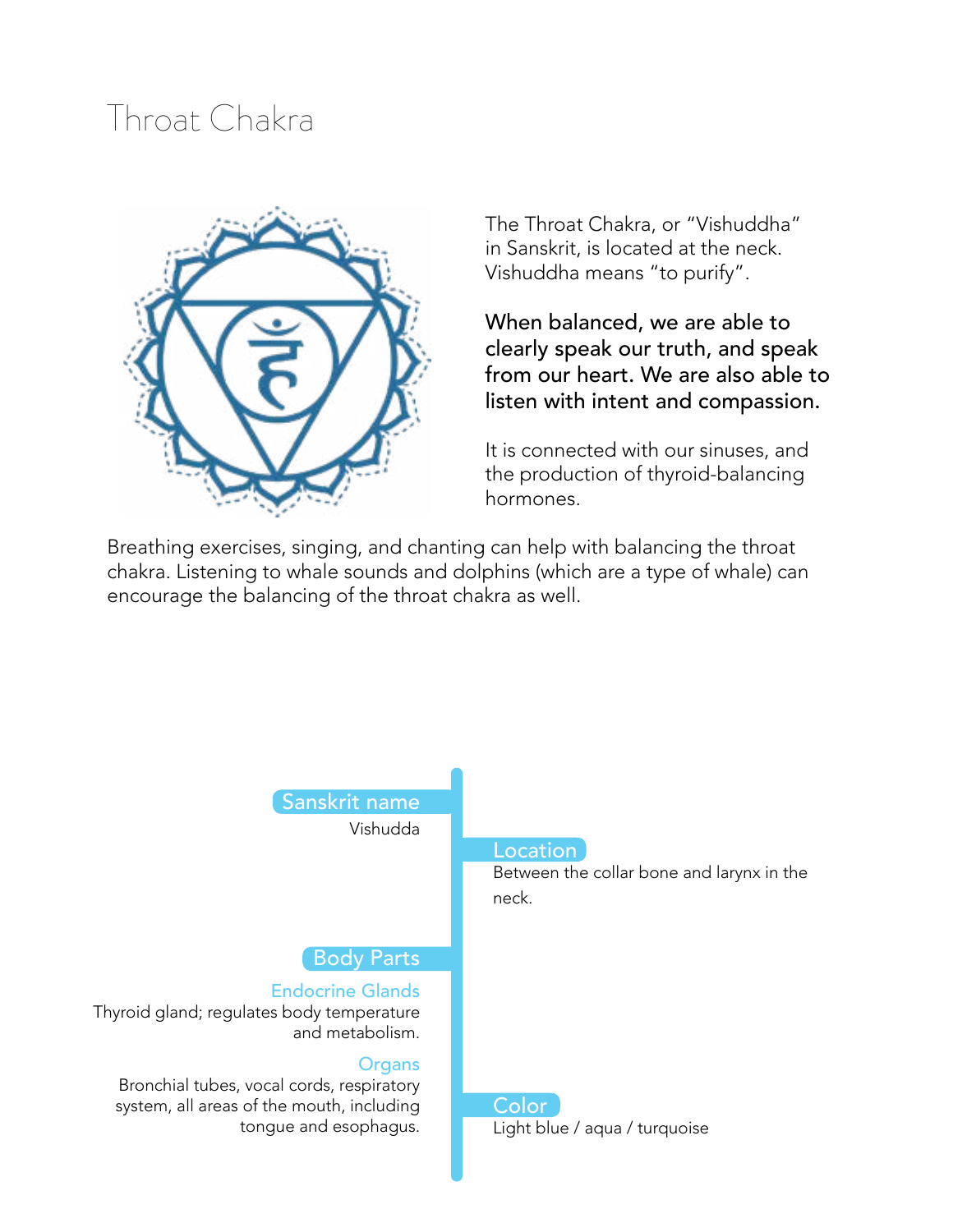#### Foods

turquoise, gem silica, chrysocolla, and blue

Bow pose, lion pose, sitting forward bend

lace agate.

Yoga poses

Blue foods, like blueberries and blackberries, and soothing liquids such as coconut water and herbal teas. **Gemstones** Typically light blue / aqua stones, like

#### **Movements**

Doing vocal chord exercises, chanting, humming or singing in the shower or car can help you find your authentic self.

### Affirmations

 I speak I speak my truth I listen I communicate with ease I vocalize I am honest Instrument **Flute** Element Akasha (Space / Aether) **Geometry** Dodecahedron Sound • Note: G • Toning Vowel: eye (my) **Mantra** Ham Planet **Uranus** Sacred Geometry Fruit of Life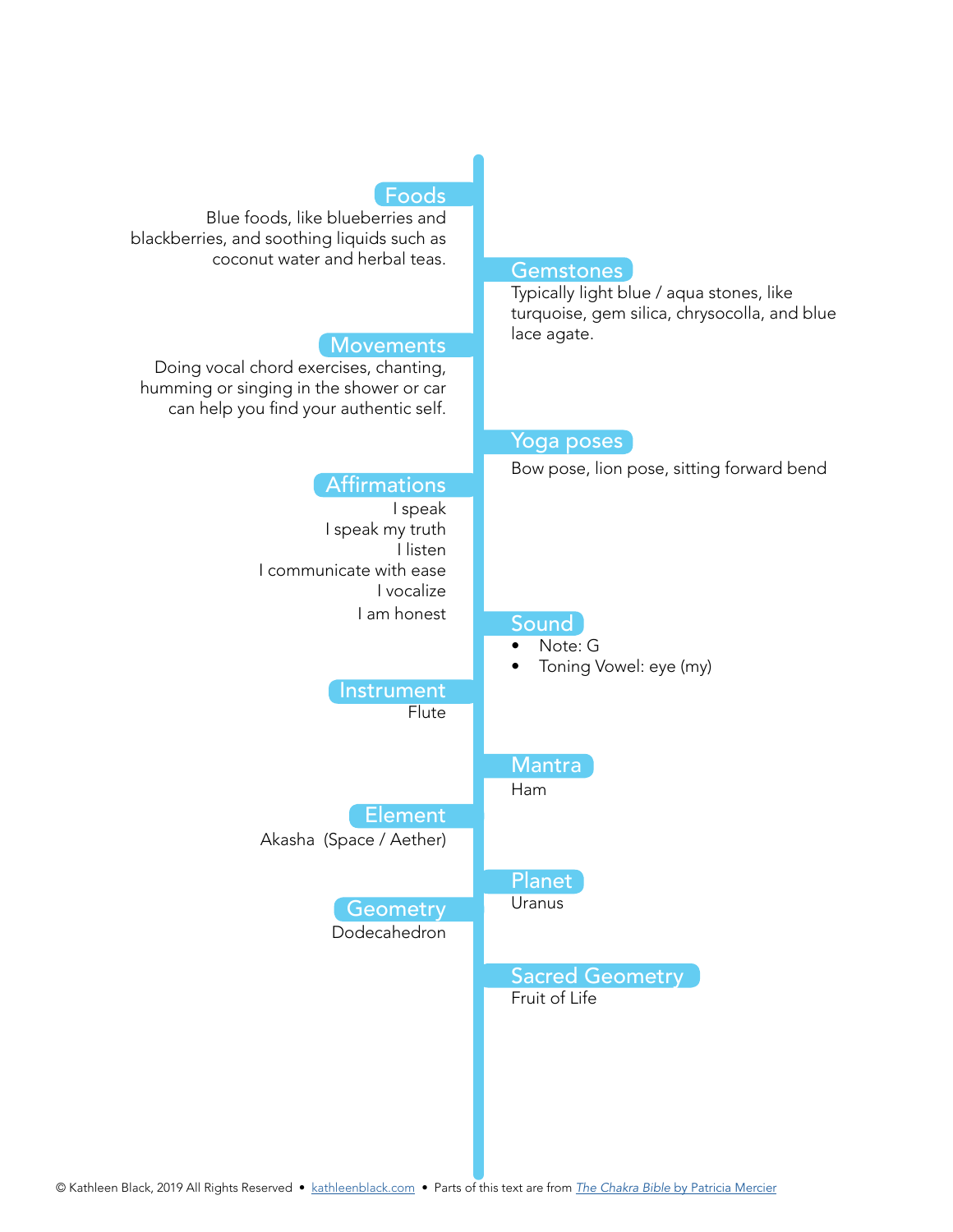# Third Eye Chakra



The Third Eye Chakra, or "Ajna" is located between (and slightly above) the eyes, at the eyebrow level.

### Its element is ether, and it's associated with intuitive and spiritual understanding.

When fully balanced, we are able to step beyond the mind, and enter the realm of wisdom.

The third eye is linked with the pituitary glad, and energetically with the pineal gland. A number of reptiles (especially small lizards) have a pineal gland that receives information from a rudimentary Third Eye with a lens, and similar photoreceptors to retinas. This may enable them to see ranges of light including infrared and ultraviolet (UV).

The pineal gland also secretes melanin and serotonin. aiding with relaxation in meditation and visualization.

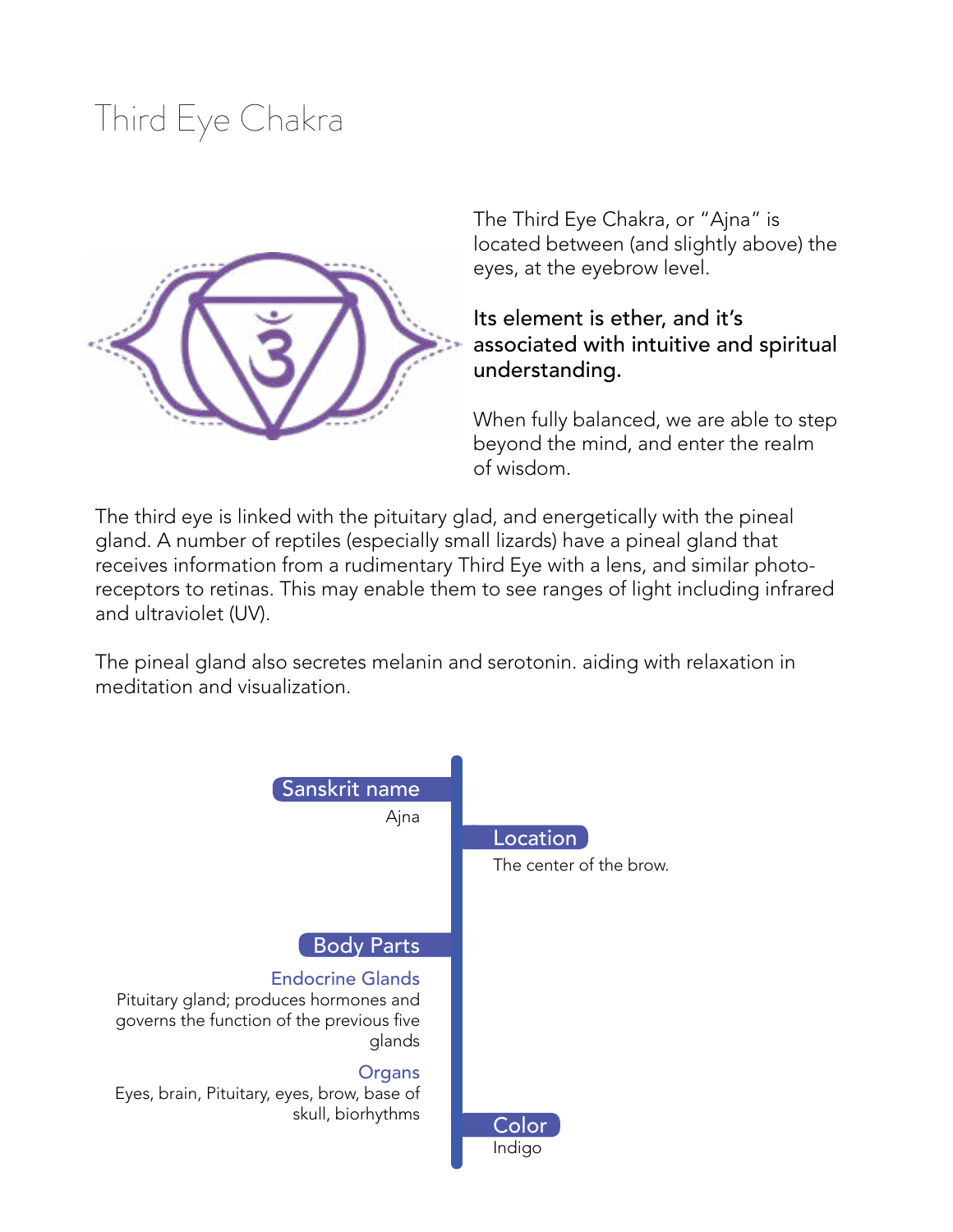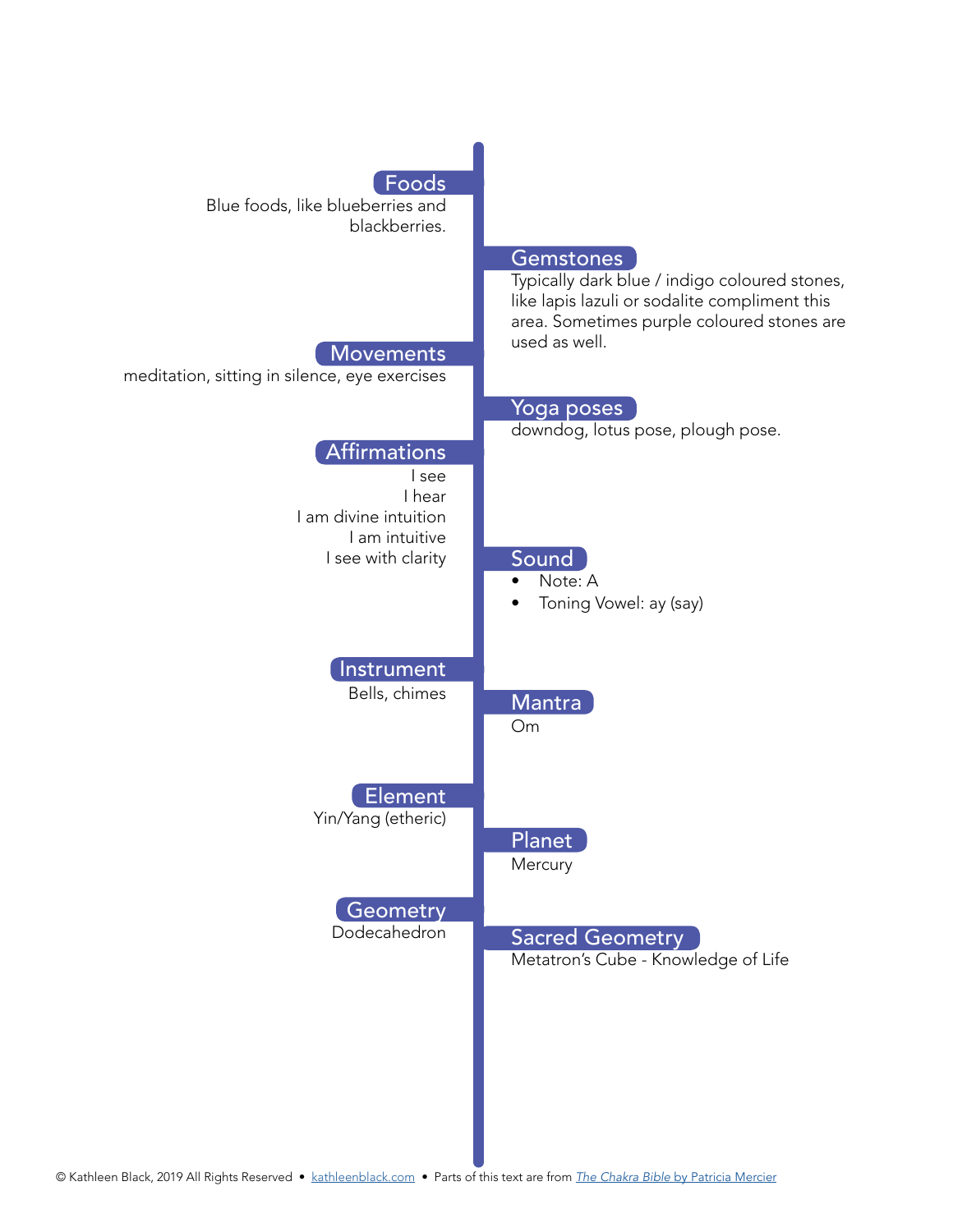# Crown Chakra



The Crown Chakra, or "Sahasrara" in Sanskrit, is located at the top (crown) of the head.

### It is the place of pure consciousness. When balanced, we are in a state of oneness and peace.

The connection point for Sahasrara is regarded as the fontanelle "soft spot" on a newborn baby's head.

The pineal and pituitary glands are also associated with the Crown Chakra.

Energetic information comes through the auric field and crown of the head.

Meditation practices can open the crown chakra, as well as receiving an Attunement in Reiki.

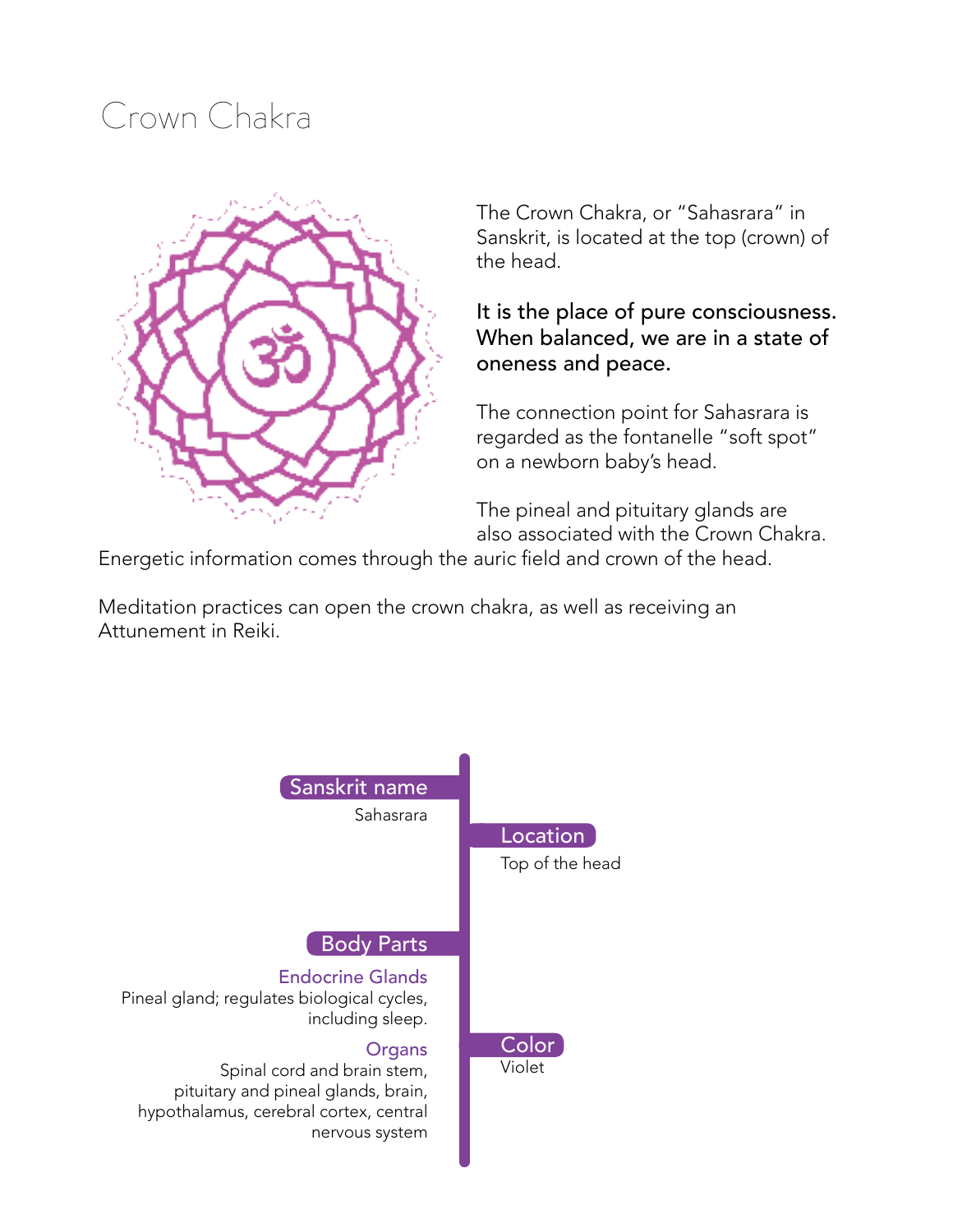| Foods<br>Blue foods, like blueberries and<br>blackberries, and soothing liquids such as<br>coconut water and herbal teas. | Gemstones<br>Typically purple or clear stones, like<br>amethyst and clear quartz. |
|---------------------------------------------------------------------------------------------------------------------------|-----------------------------------------------------------------------------------|
| <b>Movements</b><br>Meditation, praying, and giving gratitude.                                                            |                                                                                   |
| <b>Affirmations</b><br>I am                                                                                               | Yoga poses<br>Headstand, crane pose, shoulder stand                               |
| I am one with all<br>I know                                                                                               | Sound<br>Note: B<br>$\bullet$<br>Toning Vowel: ee (me)                            |
| Instrument<br>Conch, all other instruments played<br>together at once                                                     | Mantra<br>Ang                                                                     |
| Element<br>Time/Space Thought (etheric) All Senses/<br><b>Pure Consciousness</b>                                          | Planet                                                                            |
| Geometry<br>Dodecahedron                                                                                                  | Jupiter                                                                           |
|                                                                                                                           | <b>Sacred Geometry</b><br>Star of Life                                            |
|                                                                                                                           |                                                                                   |
|                                                                                                                           |                                                                                   |
|                                                                                                                           |                                                                                   |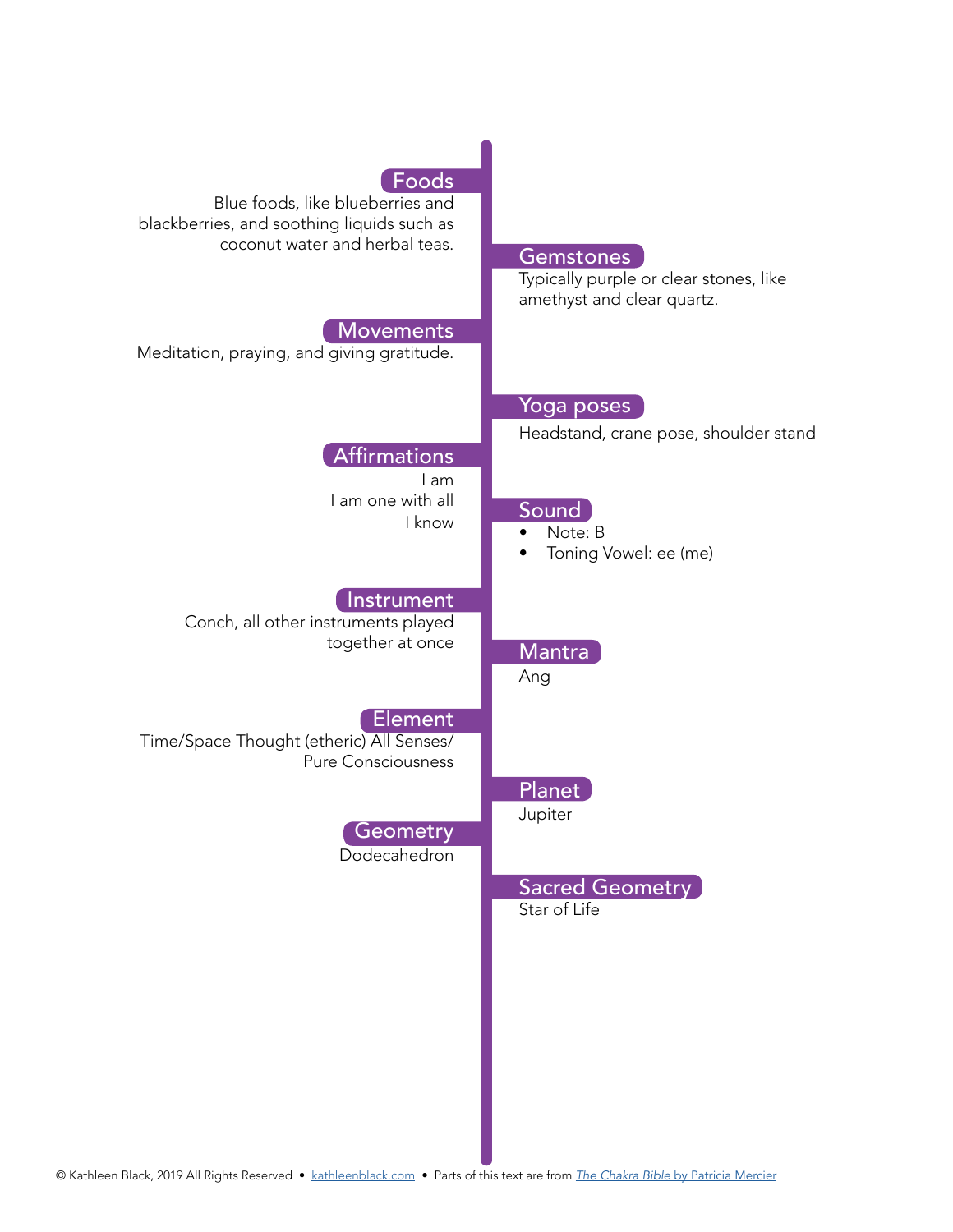# Higher Heart Chakra

.

Located above the Heart Chakra and below the Throat Chakra is the Higher Heart, or Thymus Chakra. It is either pink and/or aquamarine in color and can even be seen in certain light spectrums.

When balanced, we easily speak from the heart, following our divine life purpose. The Higher Heart Chakra is about selfless, spiritual 'Divine love', relating to Christ consicousness.

This chakra is associated with the thymus gland, one of the earliest glands that develop in the fetus while in the womb.

The spoken word resonates here, and the use of sound resonates from here within the etheric body, creating balance and healing.



from my friend's clear crystal. Note the pink between the green and blue.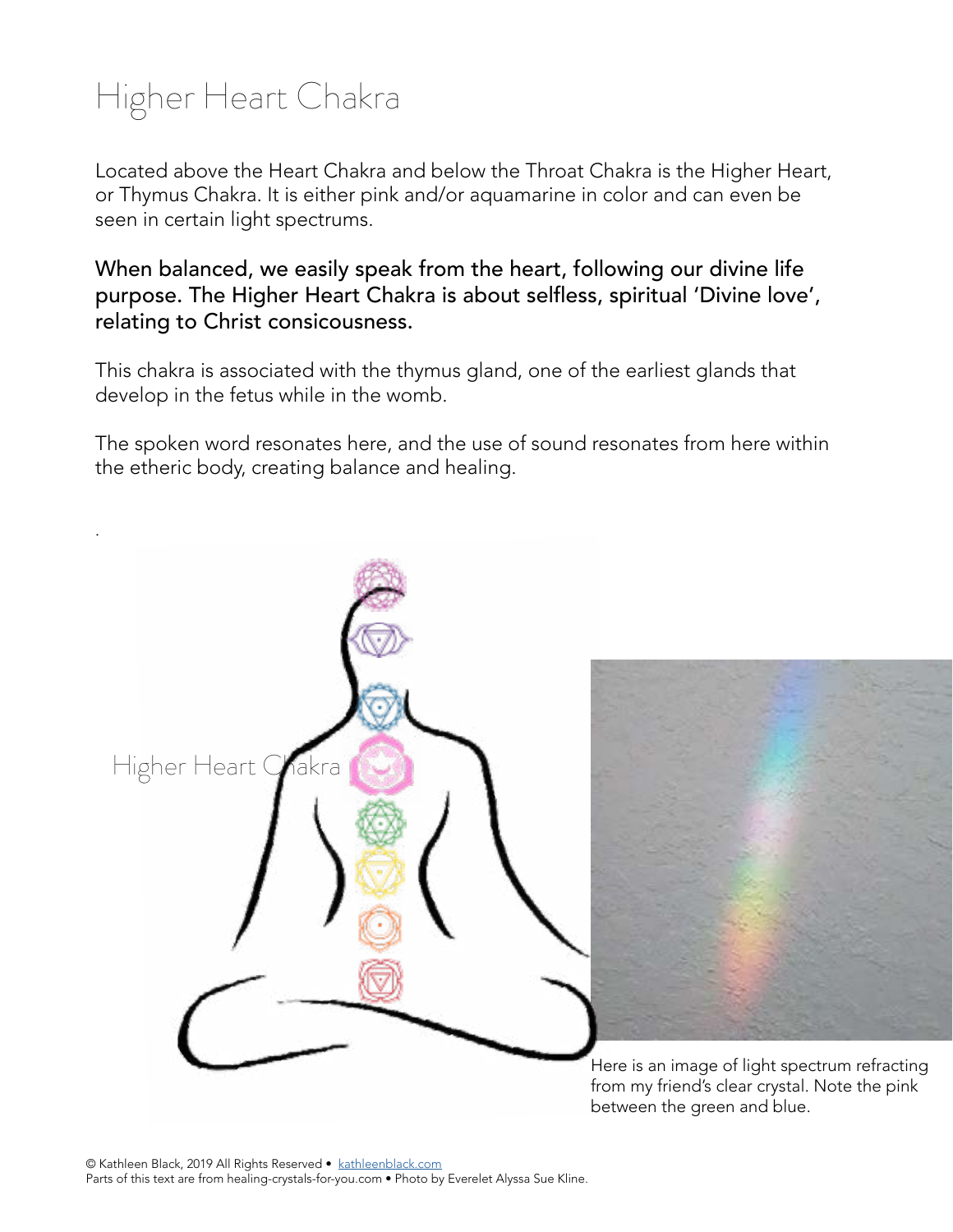# Other Chakras

There are minor chakras all over our body that we hear of less often, including on our hands, shoulders, spleen, the base of our feet, among other areas.

Our energy extends far beyond our body. There are chakras far above and below our body. The specifics of these chakras aren't exactly agreed upon in the spiritual community, though one thing to remember regardless of the name or description for each advanced chakra, is that:

If we're performing Reiki and we notice someone is operating in their higher chakras, maybe even the ones that extend far above their body, it is important to ground their energy down, with the help of the chakras in the Earth and the base of their feet. This will help them function optimally in their lives here on Earth.

It's great to activate our higher chakras, yet very important to simultaneously be grounding our energy down (if we extend upward we must extend downward as well, to remain balanced).



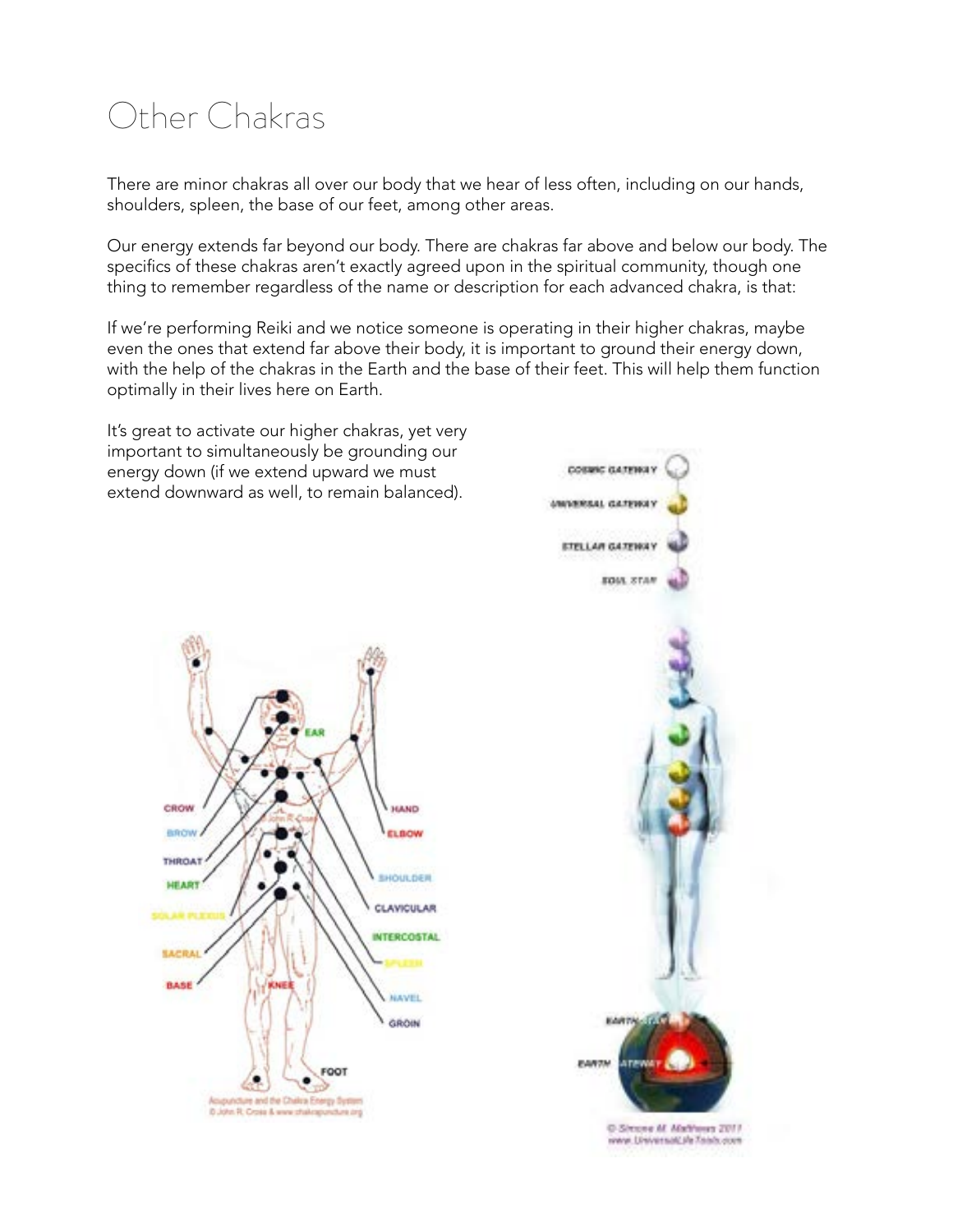# Kundalini Awakening

Kundalini is the Hindu word for the 'sacred transformative energy that awakens the consciousness', the 'coiled snake', or the 'Serpent Power'.

In India, there are thousands of books in Sanskrit and other regional languages of the country dealing with this sacred subject. Kundalini has also been known for thousands of years among occultists, heremiticists and esoteric mystery cults throughout Europe. Many cultures around the world revere the snake as holy with demonstrative healing powers, thus named 'The Serpent Power'.

The Kundalini is the *Primal life force for all creation* that is stored and latent in the base of the spine. We are born naturally with this energy in which it awaits activation in later years. The aspirations for many who do chakra meditation along with yoga traditions, is to clear the energy centers, to allow for the flow of the Universal Life Force Energy of the Kundalini to flow naturally, unhindered.

The energy moves upwards from the root chakra along the spinal column to the crown. It then showers up and out within the auric layers in an ovular field and cycles back to the body, continuing like a huge circuit. It is the foundation and basis in the Cosmic Consciousness that produces various degrees of enlightenment.

For the most part, the Kundalini is the result of mental/spiritual progression working on the chakras and the body through meditation, prayers, bodywork, breath work, or various yoga or sexual practices. The power points are worked with, cleansed and healed. Sometimes emotional traumas (death of someone near, near death experience) and physical traumas (child birth, menopause, accidents) may shock the body to allow the Kundalini to be opened. In some people, the Kundalini force can awaken suddenly for no reason other than it was their time to do so. The awareness of spiritual Kundalini is a step in transforming human consciousness and an emergence of our natural state of being one with the cosmos. The mystical mind itself is forever changed by this awakening.

When the chakras are cleansed and the emotions are healed one may feel open, clean, wonderful joy and balanced healing. Kara-leah Grant explains, "When Kundalini awakens, a person may experience deeper empathy with others, and this empathy can almost become telepathic. There is greater sensitivity, higher energy levels, sometimes psychic abilities or deep knowing, ageing can appear to slow down, creativity and charisma can increase, as can internal peace and knowing. There is a sense of being part of All that Is. The greater mysteries of life are no longer mysteries."

A person that realizes spiritual enlightenment through a Kundalini awakening may choose to work in the healing arts. They tend work in harmony with their true life's calling, perhaps signaling a change of careers. They may lose interest in material things while becoming more generous. They may speak less and choose words with deeper clarity and meaning.

 If a practitioner is unprepared or the kundalini awakens spontaneously, there can be an experience of total inner chaos due to changes in motivation, appearance, diet, weight gain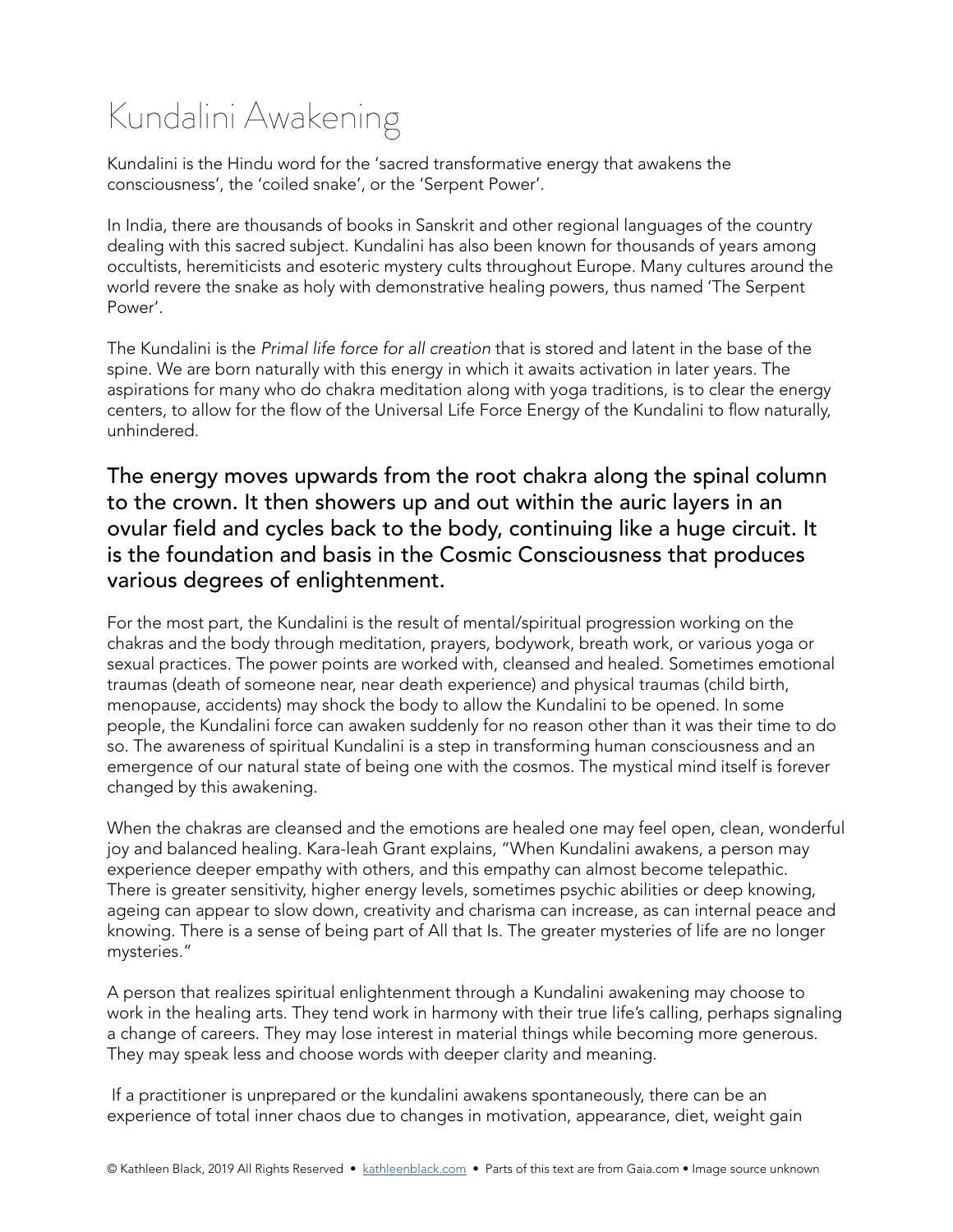or loss, sensations in the crown of the head, and shifts in personality that an unguided and/or underprepared person might not be able to handle. A spontaneous arousal of kundalini energy can happen as a result of "intense energy work, drug use, sexual experiences, abuse or trauma, yoga practice or life events," explains Grant.

#### The awakening may cause spiritual distress and a total breakdown resulting in a massive life crisis.

Some people lose jobs and relationships; others experience difficult emotions from a traumatic past as if the trauma is being relived in the moment. The test is weather they can overcome and learn from the past or be beaten by the same daemons from an earlier time. If you are well trained and guided, with strong and steady spiritual practices, you are more likely to manage these astonishing changes and sensations. It is sensible to follow a particular path, to be trained to know the signs and symptoms of a Kundalini Awakening, and to be aware of the changes that may occur so that you have spiritual practices and support of masters to guide you through.

Kundalini awakenings are not something to fear or expect when receiving Reiki. What is most common is the receiver's energy centers waking up and gaining life force energy. This is more commonly what people have experienced in the yoga and meditation communities and is regularly confused with a deeper experience of a true kundalini awakening. Be aware that there is a difference.

If you are called to experience a kundalini awakening, to be shifted and changed from the depths of your being, do so carefully and with guidance. Take your time learning the practices from your chosen spiritual path. Know the signs and symptoms of a kundalini awakening. Be prepared to undergo a major shift in consciousness. Prepare to be awakened.